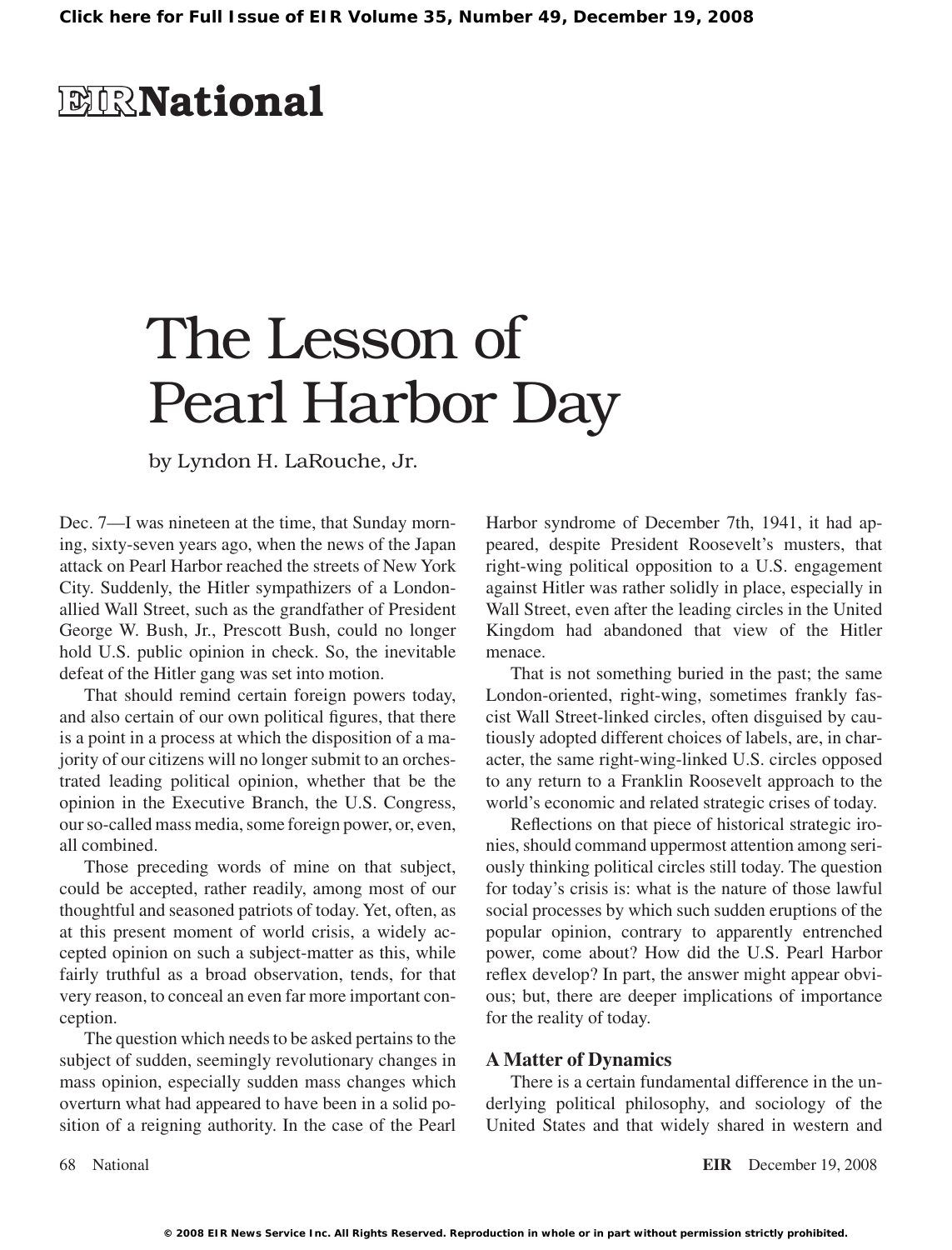

*The Japanese bombing of Pearl Harbor, Dec. 7, 1941, which propelled the United States into the war. LaRouche writes that something like a whiff of Pearl Harbor is in the air today, "a prescience of an imminent awakening."*

central Europe. It is a difference expressed explicitly in the essentials of the U.S. Declaration of Independence and the Federal Constitution, but its origins date from the earlier 1620-1688/89 interval of the founding of the English-speaking colony in New England, the Massachusetts Bay Colony most specifically. The cases of the Winthrops and Mathers, especially what Cotton Mather wrote later on the post-1689 change, is most typical.

Essentially, since that 1620-1689 interval, the essential difference between the political philosophies of Europe's parliamentary traditions and the United States, has been typified by the leading American patriots' adoption of the standpoint expressed by Gottfried Leibniz, as in the U.S. Declaration of Independence and the Preamble of the U.S. Federal Constitution, against that pro-slavery Liberalism of John Locke which the Confederacy puppets of Britain's Lord Palmerston represented.

The differences between these two opposing, English-speaking currents have become, to that degree, axiomatic, defining those two sets of English-speakers as divided by use of a common language. Between the

death of England's Queen Anne and that subsequent 1763 Peace of Paris which established the British East India Company as a privately owned empire, the axiomatic quality of cultural divergence between the two cultures, American versus British, deepened in ways which came temporarily to the fore during the 1941-1944 interval of general warfare.

The World War II partnership between President Franklin Roosevelt and Winston Churchill was an alliance of two adversaries-inprinciple thrust together for an urgent common cause of the moment. Churchill was devoted to the empire; Roosevelt was devoted to the eradication of all empires from the planet. President Truman betrayed our republic on this account, and we

have never regained fully what Truman ruined, to the present day.

Take my own experience: my earliest American ancestors came into North America (New England and Quebec, respectively) during the mid-1660s. My own family tradition, dating to the grandparents of my grandparents, reaches back into the late 1770s. While there have been differences in currents of opinion within what amounts to a very extensive family grouping in NorthAmerica since the 1660s, and even then known to me personally in the way I have indicated, the underlying, quasi-axiomatic characteristics of the Americans differ in systematic ways from the English in particular, and also the Scottish current. The most significant characteristic of the relevant difference echoes the opposition of Leibniz to Locke.

Despite the antiquity of much of my own family background, most of those families which came into the U.S. later, adapted their European or Asian cultural heritages to the axiomatics of the American System of political-economy. We were, in fact, enriched by these immigrants, the Germans most readily (until Confederacy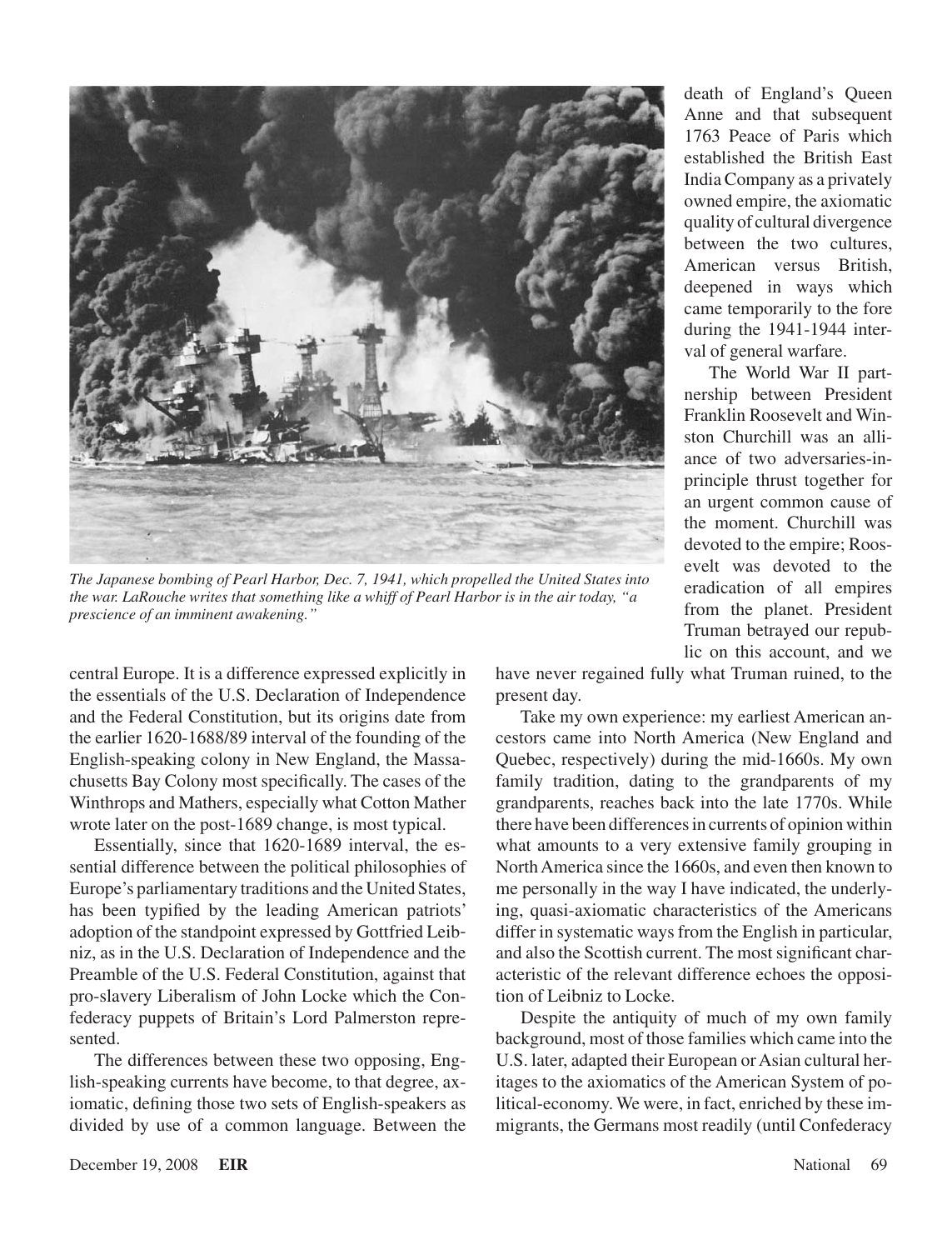heir Theodore Roosevelt's Germanhating, British-loving Presidency).

The significance of the sampling of facts to which I have just pointed, would be missed by most otherwise familiar with the facts I have just listed, unless they were familiar with the principles of dynamics. There are important similarities between Americans and Europeans, but there are also differences, principally differences of the type associated with the crucially advantageous distinction of an American Presidential system from the follies of philosophical Liberalism inherent in a European parliamentary system; but, the significance of these differences is not made clear until they, as facts of the matter, are examined from the standpoint of the principle of dynamics.



*President Franklin D. Roosevelt and Prime Minister Winston Churchill at Yalta, Feb. 4, 1945. Their wartime partnership was an alliance of two adversaries-in-principle thrust together for an urgent common cause of the moment. Churchill was devoted to empire; Roosevelt to the eradication of all empires.*

#### **Human Dynamics**

The root of the inability of most people of Europe and the Americas to understand how social processes actually work, is chiefly a result of the influence of the Liberalism of Paolo Sarpi on the Atlantic maritime cultures of the Sixteenth Century onward. The point should be registered, that the specific characteristic of cultures influenced by what became theAnglo-Dutch Liberalism of Sarpi's principal followers was, in one sense, the removal of the obstacle to progress represented by the modern Aristotelean legacy; but, while Sarpi licensed some practical innovations which the Aristoteleans abhorred, Sarpi was vicious in his determination to prevent innovation from leading to the recognition of actual universal principles, of physical science, or otherwise.

Hence, we have had the typical distinction of mathematical formalism from physical science, and the consequent substitution of mathematical formulations for physical principles. For the same reason, the United Kingdom has no actual constitution worthy of the name: the mere principle of the authority to reign is taken as a British substitute for a constitution, while the rest is left to what current trends in convention will tolerate.

The conception of a Constitution such as that intentionally crafted for the U.S.A., is an anathema to the British system in particular, and to the practice of western and central European liberalism generally. Nothing typifies this typically European fault of governments as much as the adoption of the monetarist ideology of the once-avowed pro-fascist, John Maynard Keynes.

The exemplary and crucial issue so posed at the present instant, is that any efforts to negotiate urgently needed monetary reforms within the confines of socalled Keynesian assumptions, would ensure the early delivery of the entire planet into a prolonged new dark age more severe in effects than that suffered in mid-Fourteenth-Century Europe. Thus, I have warned, unless a suitable, clearly anti-monetarist agreement is struck among the U.S.A., Russia, China, and India, excluding British influence at the start, the entirety of present global civilization is condemned to an assured, early delivery into a planet-wide new dark age. A population of more than six billions individuals could not be sustained under any agreement based on Keynesian considerations; a population reduced to Prince Philip's stated goal for his World Wildlife Fund, of much less than two billions, were more likely, and soon. Only an agreement based on the American System model could provide a remedy under presently urgent circumstances.

#### **U.S. Social Dynamics**

A society actually based on a single principle is one whose actual constitution mimics the Leibniz principle